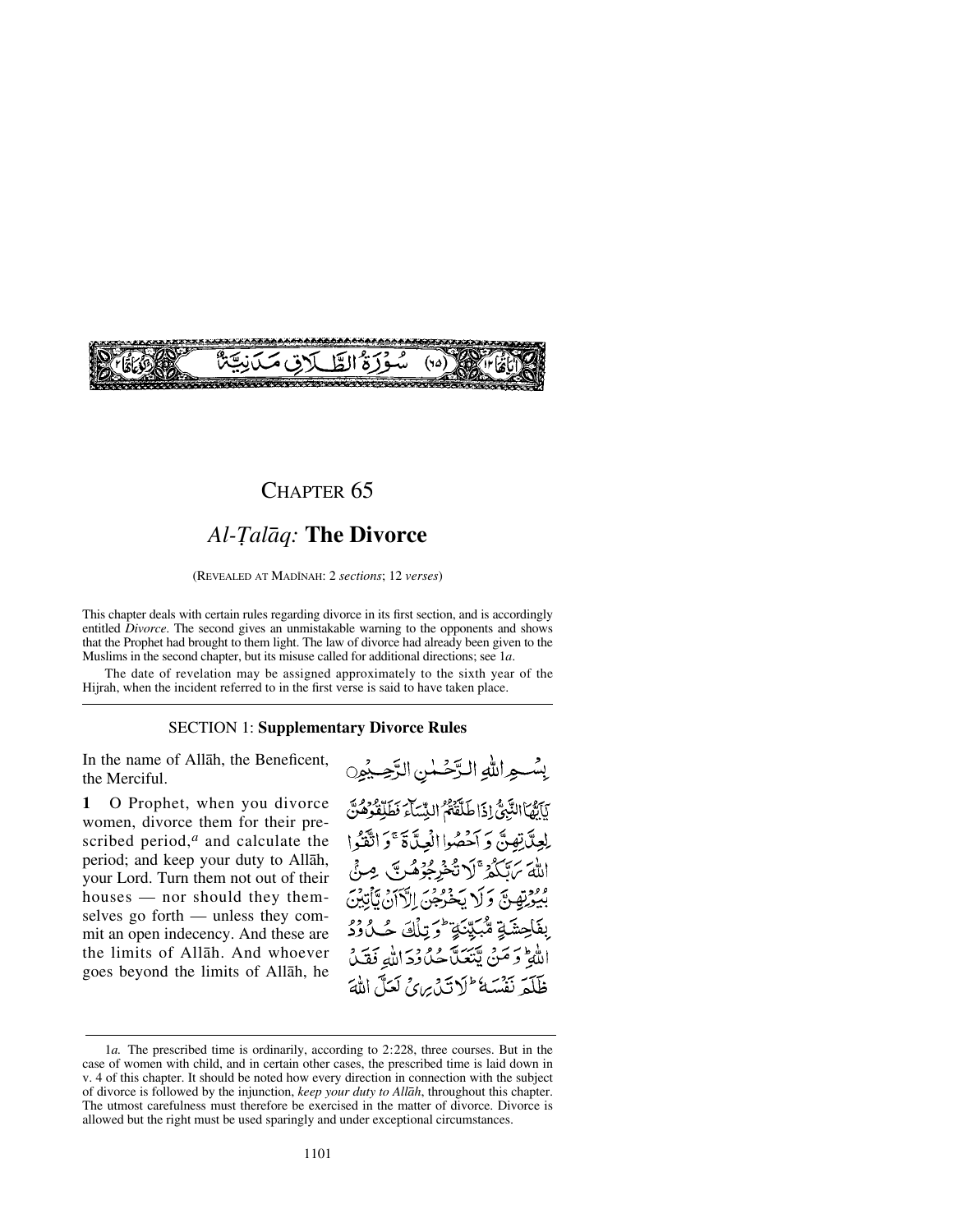indeed wrongs his own soul. Thou knowest not that Allåh may after that bring about an event.*<sup>b</sup>*

**2** So when they have reached their prescribed time, retain them with kindness or dismiss them with kindness, and call to witness two just ones from among you, and give upright testimony for Allåh. With that is admonished he who believes in Allåh and the Latter Day. And whoever keeps his duty to Allåh, He ordains a way out for him,

**3** And gives him sustenance from whence he imagines not. And whoever trusts in Allåh, He is sufficient for him. Surely Allåh attains His purpose. Allåh indeed has appointed a measure for everything.

**4** And those of your women who despair of menstruation, if you have a doubt, their prescribed time is three months, and of those, too, who have not had their courses. And the pregnant women, their prescribed time is that they lay down their burden. And whoever keeps his duty to Allåh, He makes his affair easy for him.

**5** That is the command of Allåh, which He has revealed to you. And whoever keeps his duty to Allåh, He will remove from him his evils and give him a big reward.

يُحْيِيِّ بَعْدَ ذٰلِكَ آمْرًا

فَإِذَا بَلَغْنَ آجَلَهُنَّ فَأَمْسِكُوْهُنَّ يْمَدُّرُوْنِ أَوْ فَارِقْوُهُنَّ يِمَدُرُوْنِي وَّ اَشْهِدُوْا ذَرَىٰ عَدْلِ مِّنْكُوْ دَ أَقِيَٰكُوا الشَّهَادَةَ لِلْهِ ۖ ذٰلِكُمْ ۚ يُؤْعَظُ يِّهِ مَنْ كَانَ يُؤْمِنُ بِاللَّهِ وَالْبَوْمِرِ الْأَخِرِةُ وَمَنْ يَتَّقِّ اللَّهَ يَجْعَلْ لَّ مَخْرَجَا۞ وَّ يَرْمُوْنَى مِنْ حَيْثُ لَا يَحْسَبُ ۖ وَ مَنْ يَتَوَكَّلْ عَلَى اللَّهِ فَهُوَ حَسْبُهُ ۖ إِنَّ اللَّهَ بَالِغُ آمُرِهِ ۚ فَبَيْ جَعَبَ اللهُ لِكُلِّ شَيْءٍ قَبْلُ مَا @ وَاتِّعْ يَبِهِسْنَ مِنَ الْمَجِيَّضِ مِنْ يْسَابِكُمْ إِنِ الْرَبَّدِيْمُ فَعِنَّاتُهُنَّ ثَلْثَةُ أَشْهُرٍ لَا وَالِّيْ لَمْ يَحِفْنَ وَأُولَاتٌ الْأَحْمَالِ آجِلُهُنَّ أَنْ يَقْبَعُنَ حَمْلَهُنَّ وَ مَنْ يَنْتَقِ اللَّهَ يَجْعَلْ لَّهُ مِنْ آمېره پښترا@ ذٰلِكَ آمُرُ اللَّهُ أَنْزَلَةَ إِلَيْكُمْ فَوَمَنَ يَّتَّقِ اللَّهَ يُكَفِّرْ عَنْهُ سَيَّاتِهِ وَيُعْظِفْرُ بَدَّ أَجْزًا۞

It is reported that the directions contained in this chapter were needed to correct a mistake made in connection with the law of divorce of Ibn 'Umar, who divorced his wife when she had her courses. He was told to take her back, as divorce was ineffective unless pronounced when the wife was free from the menses (B. 68:1).

<sup>1</sup>*b.* The *amr* or *event* here means *reunion* (JB). We are here expressly told that a divorced woman is not to be turned out of the husband's house, because either party may regret the divorce and a reunion may be brought about.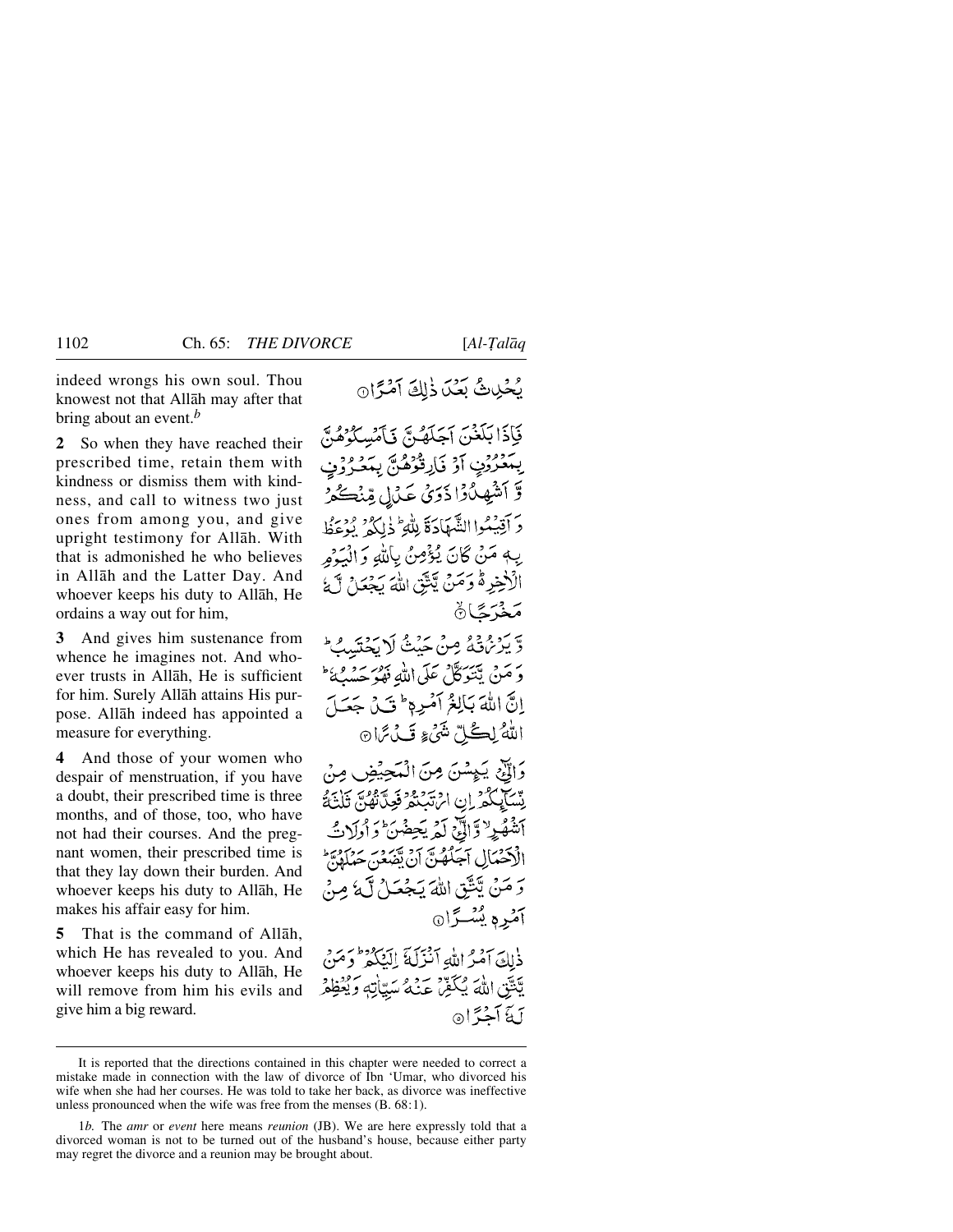**6** Lodge them where you live according to your means, and injure them not to straiten them. And if they are pregnant, spend on them until they lay down their burden. Then if they suckle for you, give them their recompense, and enjoin one another to do good; and if you disagree, another will suckle for him.

**7** Let him who has abundance spend out of his abundance, and whoever has his means of subsistence straitened to him, let him spend out of that which Allåh has given him. Allåh lays not on any soul a burden beyond that which He has given it. Allåh brings about ease after difficulty.*<sup>a</sup>*

#### SECTION 2: **Makkah warned**

**8** And how many a town which rebelled against the commandment of its Lord and His messengers, so We called it to severe account and We chastised it with a stern chastisement!

**9** So it tasted the evil consequences of its conduct, and the end of its affair was perdition.

**10** Allåh has prepared for them severe chastisement, so keep your duty to Allåh, O men of understanding, who believe. Allåh has indeed sent down to you a Reminder —

**11** A Messenger who recites to you the clear messages of Allåh, so that he may bring forth those who believe

وَكَأَيِّنْ مِّنْ قَرْبَةٍ عَتَتْ عَنْ آمْرِ رَبِّهَا دَ مُ سُلِّهِ نَحَاسَبُنَهَا حِسَاتً شَيْدِيْدًا تُوَّجَدَّيْبَنْهَا عَذَابًا شَّكْرًا ۞ فَنَاقَتْ وَ بَأَلَ أَمْرِهَا وَكَانَ عَاقِبَةٌ ۚ آمْرِهَا خُسْرًا ہے کہ اللہ کھیڑے آگا تئیں نگا"فکاتقوا اللهَ يَأْوِلِى الْأَلْبَابِ لَمَّ الَّذِينَ امْنُوْا لَهُ قَدْ، آنْزَلَ اللَّهُ إِلَيْكُمْ ذِكْرًا ﴾ دَّسْوَلَ تَتَنَاوَا عَلَيْكُمْ إِيْتِ اللَّهِ مُبَيِّنَتٍ لْكَخْرِجَ الَّذِينَ اٰمَنُوۡۤا وَعَبِلُوۡاالصَّلِحٰتِ

<sup>7</sup>*a.* Women should be lodged where a man himself lives, so that, after divorce, the woman has the full status of a wife so long as the *'iddah* (the prescribed time) has not expired. If a man possesses abundant wealth, he must spend on his wife abundantly.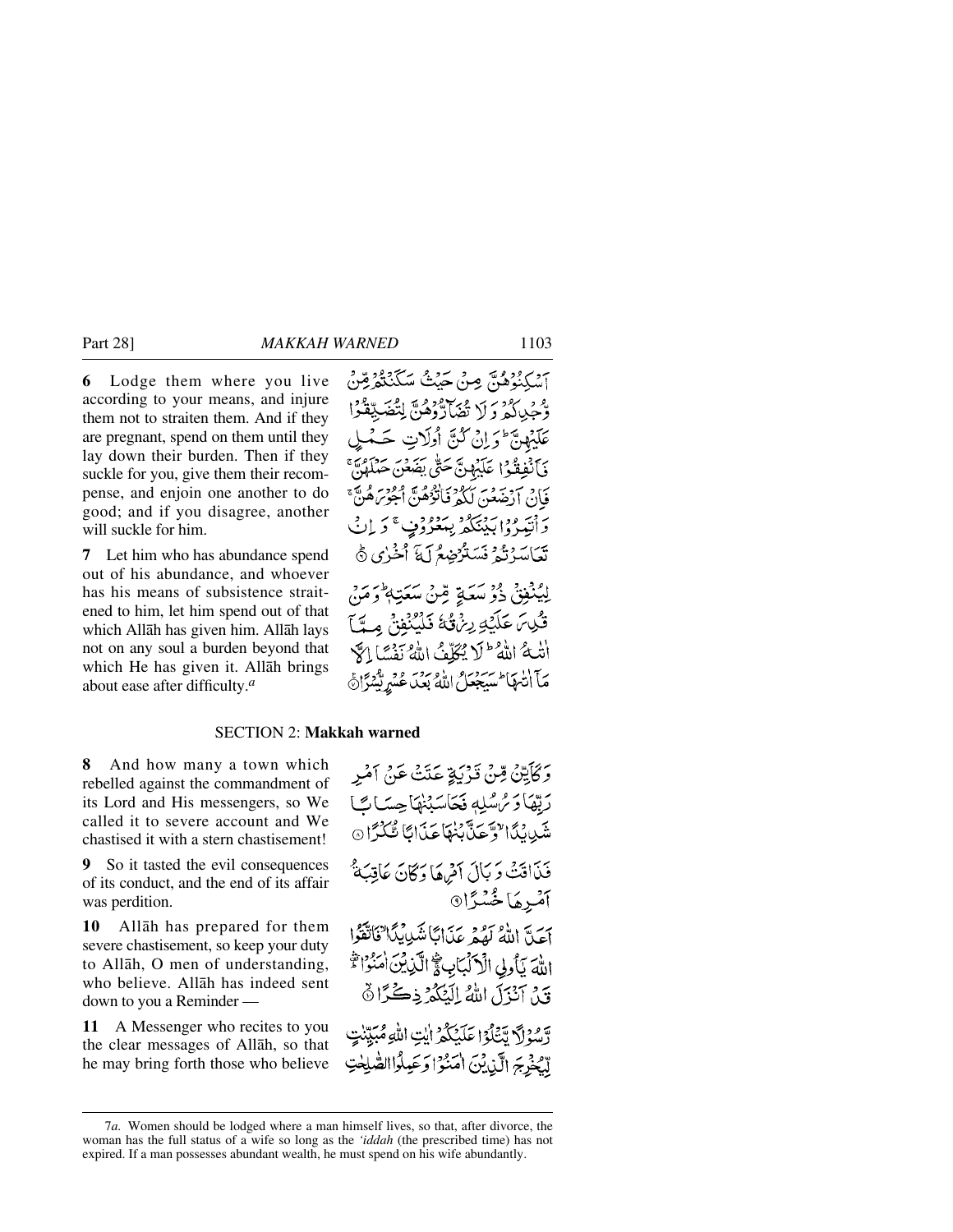and do good deeds from darkness into light. And whoever believes in Allåh and does good deeds, He will cause him to enter Gardens wherein rivers flow, to abide therein forever. Allåh has indeed given him a goodly sustenance.

**12** Allåh is He Who created seven heavens, and of the earth the like thereof.*<sup>a</sup>* The command descends among them, that you may know that Allåh is Possessor of power over all things, and that Allåh encompasses all things in (His) knowledge.

مِنَ الظُّلُمٰتِ إِلَى النُّوْرِ وَمَنْ يُؤْمِنُ بِاللَّهِ وَيَعْمَلْ صَالِحًا يَّدَخِلْهُ جَذّْ تَجْرِيْ مِنْ تَحْتِهَا الْأَنْفَٰذُ خَـٰ فِنْهَا آَيَدَا الْحَيْنَ آَجَسَنَ اللَّهُ لَهُ رِزْقَانَ

اللهُ الَّذِيْ خَلَقَ سَبْعَ سَلْوٰتٍ وَّمِنَ الأدبض مثَلَهُ بِبَرَ لِمَتَ بَدَّاثُ الْأَهْبُرُ سوسوم لِيَعْلَمُوْٓا آبَّ اللَّهَ عَلَى كُلَّ شَيْءٍ ۚ فَكِيدٌ لَهُ وَّ آنَّ اللَّهَ قَدْ أَحَاطَ بِكُلِّ ثَةُ مُ عِلْمَاً هُ

<sup>12</sup>*a.* The statement made here that there are "seven heavens and of the earth the like thereof" throws light upon what is meant by heavens where the number seven is mentioned. The seven heavens are elsewhere called the *seven ways* (23:17) and the seven earths may therefore be the seven major planets of the solar system, the earth itself being the eighth, their orbits being spoken of as the seven heavens or seven ways. It should, however, be borne in mind that the heavens are often referred to without a limitation of number, and include the whole of the starry creation. Another point worth noting is that the mention of seven heavens does not preclude the existence of more. For the application of the word *seven* and for further discussion, see 2:29*b*.

The descending of the command among these is interpreted by Mjd as meaning the existence of life and death in them (Rz).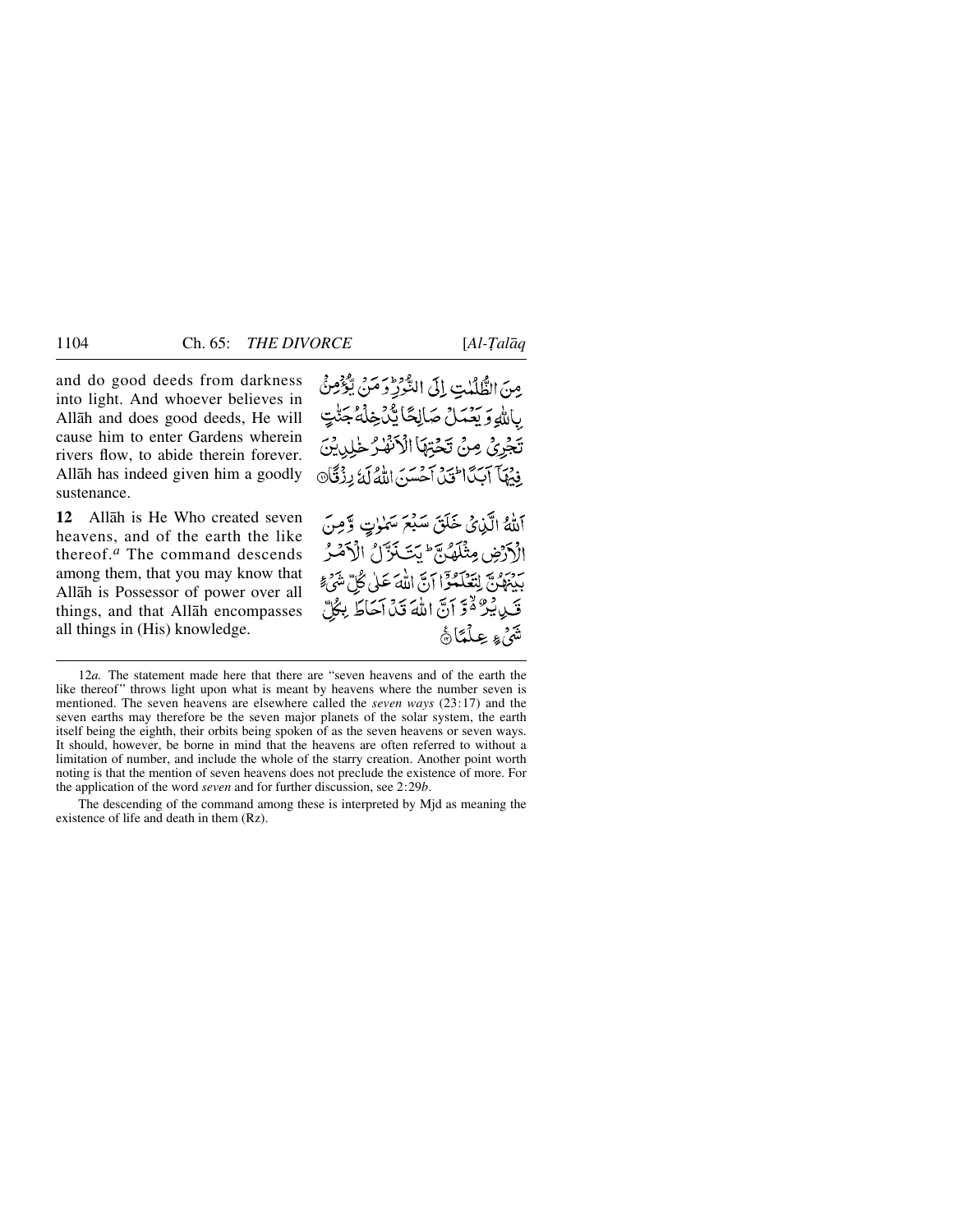

### CHAPTER 66

# **Al-Tahrim: The Prohibition**

(REVEALED AT MADÍNAH: 2 *sections*; 12 *verses*)

This chapter is called *The Prohibition*, the title being taken from the statement made in the first verse that the Prophet, as well as those who follow him, should not forbid themselves what Allåh has made lawful. The incident referred to is no other than the Prophet's temporary separation from his wives; and the arrangement of chapters, the chapter on divorce being followed by a chapter on temporary separation, corroborates this conclusion.

The first section of this chapter speaks of the relations of the Holy Prophet with his wives, while the second speaks of the progress to be made by his faithful followers. The connection between these two sections may not be clear to a superficial reader. The word *zauj*, which means *a wife* or *a husband*, also signifies *an associate* or *a comrade* (LL), and the spiritual relation between the Prophet and a true follower of his is often metaphorically compared to the relation subsisting between husband and wife. It should also be noted that disbelievers and believers are in the concluding verses of the section compared to women, the wives of Noah and Lot on the one hand, and the wife of Pharaoh and Mary, the mother of Jesus, on the other.

The date of revelation of this chapter may be placed about the year 7 A.H., which is the probable date of the separation.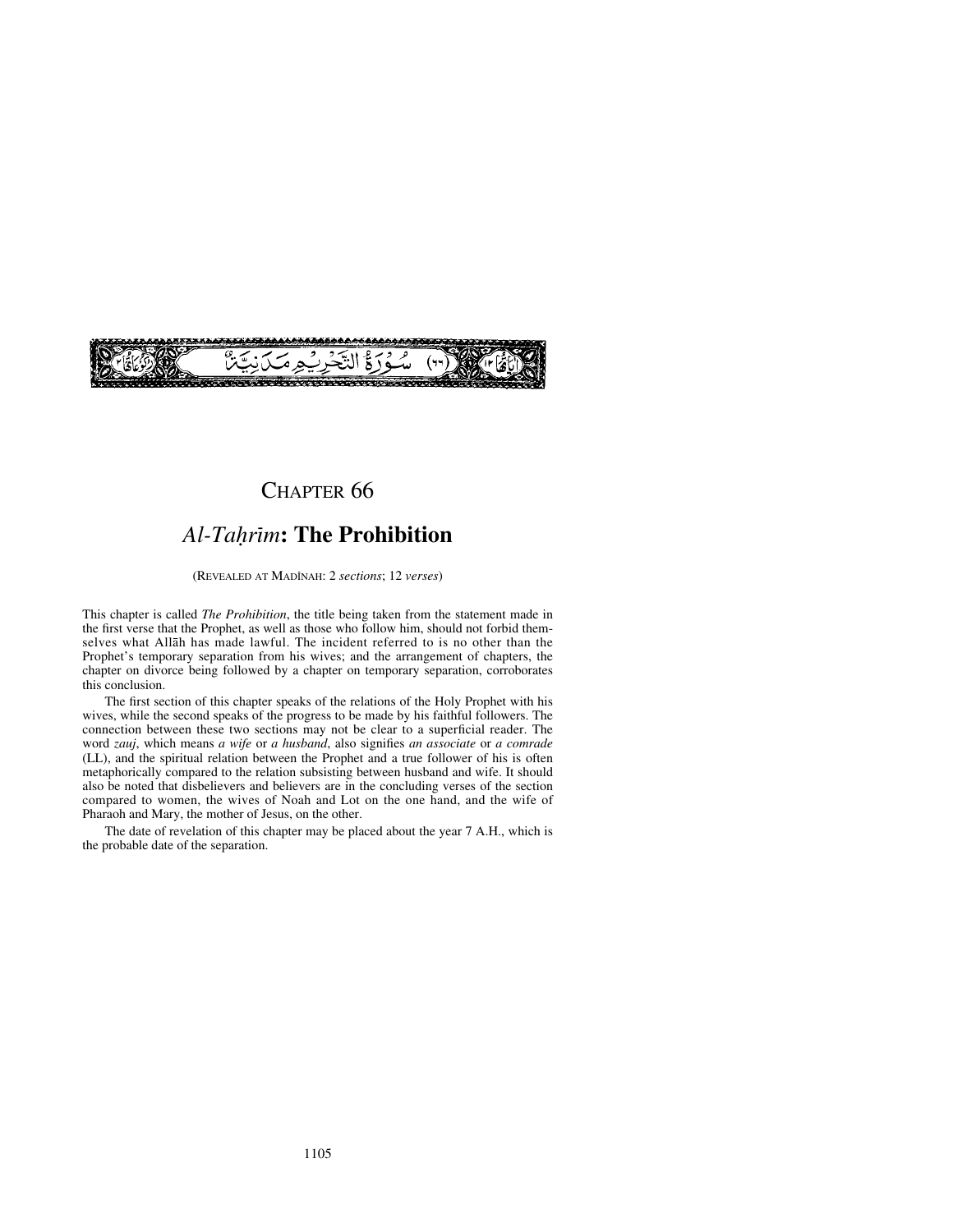### SECTION 1: **Prophet's Domestic Relations**

In the name of Allåh, the Beneficent, the Merciful.

**1** O Prophet, why dost thou forbid (thyself) that which Allåh has made lawful for thee? Seekest thou to please thy wives? And Allåh is Forgiving, Merciful.*<sup>a</sup>*

بِسْعِ اللهِ الرَّحْمٰنِ الرَّحِيْوِ0 يَآيَّهَا النَّبِيُّ لِمَر تُحَرِّهُ مَا آحَلَّ اللهُ لَكَ تَبْتَغِي مَرْضَاتَ أَزْوَاجِكَ وَ اللَّهُ عَفُومٌ دَّجِيبٌ وَ مِنَ

1*a.* This verse is said to contain a reference to the Prophet's conjugal relations with Mary, the Coptic lady, which, it is alleged, being discovered by his wife Hafsah, the Prophet swore not to have anything more to do with her. How far this story is worthy of credit may be gathered from the fact that Mary did enjoy the honour of standing in the same relation to the Prophet as his other wives, and that she gave birth to Ibrāhim, a son of the Holy Prophet, who died in infancy. Why then should the Prophet's conjugal relation with her be regarded with a suspicious eye? Mary was not an Arab lady, and therefore socially her status may not have been the same as that of the other wives, but so far as her relation with the Holy Prophet was concerned, there was nothing in it of a clandestine nature, and as *a son's mother* (Ar. *umm walad* ) she is ranked equally with the Holy Prophet's wives. It is a fact that the Prophet never kept a slave. The case of ˝afiyyah illustrates this. She was a prisoner of war and might have been treated as a slave, but from the first she enjoyed the honour of being a wife, and no distinct or separate treatment was ever accorded to her. Nor does it appear that Mary was ever treated otherwise than as a *son's mother*. The story therefore that Hafsah's discovery of the Prophet having conjugal relations with her upset the Prophet to such a degree that he swore not to have anything more to do with her is a pure invention, and the known facts not only nullify the calumny, but brand it as another of those fables invented by Christian writers who seek to vilify Islåm.

Some commentators' version is that the Holy Prophet had gone in to Mary when he ought to have been in Hafsah's house, but IJ holds that the reference may as well be to the Prophet's forbidding himself the company of his wives for a month, or to his having forbidden himself the use of honey in deference to the wishes of one of his wives; other commentators are also of the opinion that the reference may be to one of these latter incidents. One of the Christian critics calls the latter incident a "ludicrous story", while Noeldeke says that it was probably invented by  $\overline{A}$  ishah, the reason given being that she was chiefly concerned in this quarrel. Strange to say, the reason given is just the opposite of what is held by Noeldeke himself to be true. It was Hafsah that was chiefly concerned in the quarrel, if the story credited by Sale, Muir, and others is to be taken as correct. Again, we do not see what blame rested on either Hafsah or  $\mathbf{\hat{A}}$ 'ishah, if that story is correct, whereas the incident of the honey casts the blame upon both of them. Why should  $\overline{A}$ 'ishah herself have invented a story which cast a blame (slight though it be) on her? According to the story of the Christian critics she was blameless. Not only had she no motive in inventing the story, but she should have been the first person to repudiate the incident of the honey, if it were false. In fact, it is a proof of the great trustworthiness of the reports relating to the Holy Prophet that  $\overline{A}$ 'ishah herself is found circulating a report which cast blame on her. It shows how scrupulous, how conscientious, and how true were the companions in reporting sayings and incidents relating to the life of the Holy Prophet. For the incident is thus narrated by ' $\overline{A}$ 'ishah: "The Holy Prophet (peace and the blessings of Allāh be on him!) used to take honey at Zainab's house, and Hafşah and I agreed to tell the Prophet that he smelled as if he had taken *Maghāfīr*", which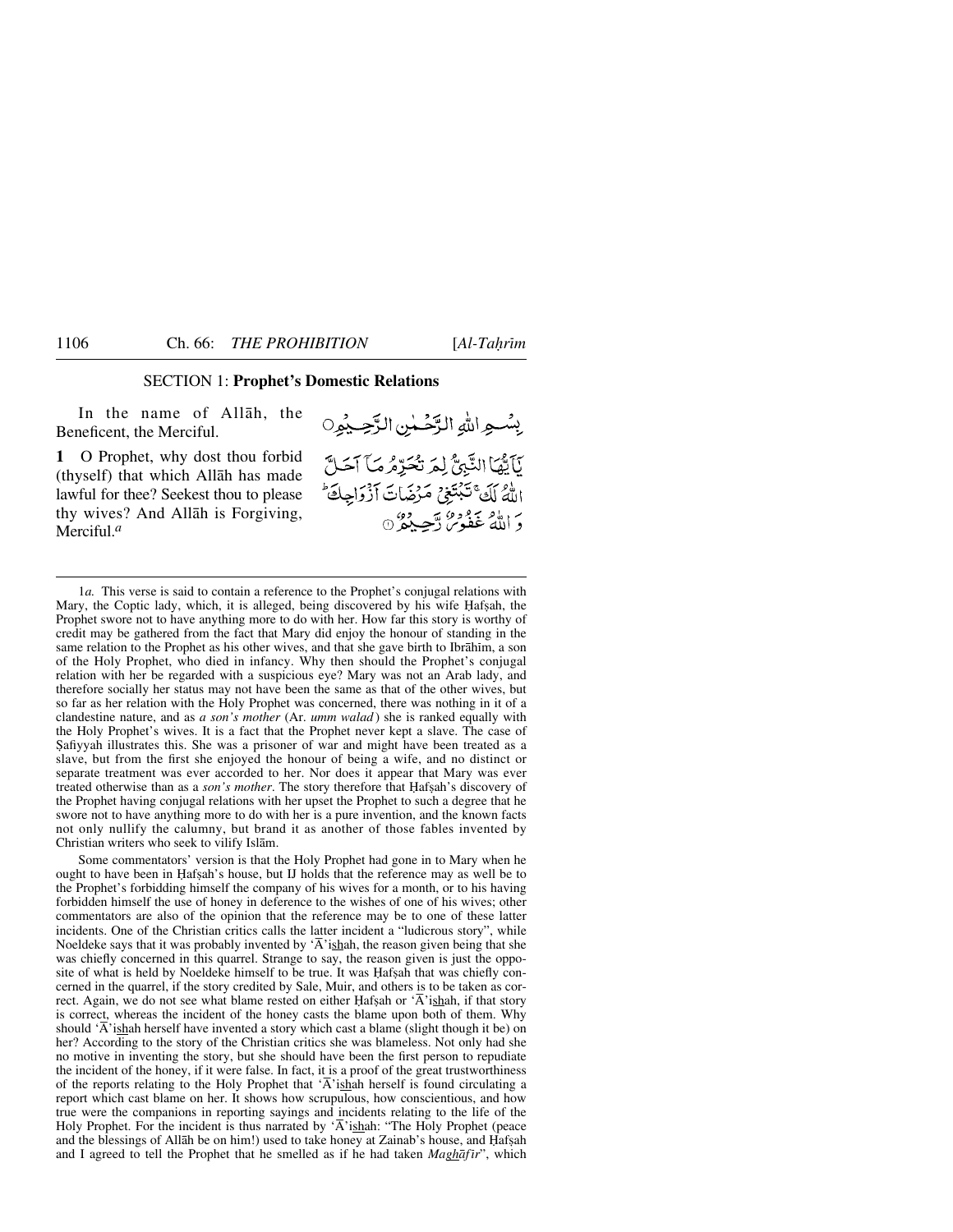**2** Allåh indeed has sanctioned for you the expiation of your oaths; and Allåh is your Patron, and He is the Knowing, the Wise.*<sup>a</sup>*

**3** And when the Prophet confided an information to one of his wives but when she informed (others) of it, and Allåh informed him of it, he made known part of it and passed over part. So when he told her of it,

قِيدًى فَدَمَتِي اللَّهُ لَكُمُ تَحِلَّةَ أَيْسَانِكُمْ ۚ وَاللَّهُ مَوْلِيَكُمُ وَهُوَالْعَلِيْمُ الْحَكِيْمُ 0 وَإِذْ آسَدَّ النَّبِيُّ إِلَىٰ بَعْضِ آمْ وَاجِهِ حَيْاَيَّنَّا ۚ فَلَمَّاَ نَبَّاَتُ بِهِ وَ أَظْهَـرَهُ اللهُ عَلَيْهِ عَرَّفَ بَعْضَهُ وَآَعْرَضَ عَنِّي بَعُضٍ ۚ فَلَمِّاَنَّكَامَاتِهِ قَالَتْ

being done, the Holy Prophet, accepting their word, solemnly promised that he would take honey no more.

The reference here, however, is to the well-known temporary separation, regarding which the Holy Prophet made a vow, and which is actually spoken of as being referred to in these verses by no less an authority than 'Umar. Bukhari relates the following report of I'Ab in his commentary on this chapter. I'Ab was long doubtful as to the two women spoken of in this chapter, and, finding himself alone with 'Umar on a certain day, questioned him about it. I'Ab tells us that before he had finished the question, 'Umar told him that these were ' $\overline{A}$ 'ishah and Hafşah, and then went on to tell him a long story. 'Umar told I'Ab that they did not customarily give women any status in the days of ignorance, until Allåh revealed concerning them what He revealed in the Holy Qur'ån. "One day," said 'Umar, "my wife said to me that I should take such and such a course in such and such an affair". "It is no concern of yours," was the curt reply. "Your daughter (Hafsah) returns the Prophet answer for answer until he becomes displeased, and yet you do not like me to speak to you in an affair", was the rejoinder. 'Umar at once repaired to Hafşah, and warned her against altercations with the Prophet. " $\overline{A}$ 'ishah should not mislead you in this matter," was the father's counsel to the daughter. Then he went to Umm Salamah, who was equally curt, and told 'Umar that he had no business to interfere in matters between the Holy Prophet and his wives. Soon afterwards the Prophet separated himself temporarily from all of his wives, swearing not to go to the house of anyone of them for a month. News of this being brought to 'Umar, he immediately went to the Holy Prophet and related what had passed between Hafsah and Umm Salamah and himself, at which the Holy Prophet smiled (B. 46:25).

This incident shows clearly that 'Umar understood this verse to refer to this temporary separation, and the incident being a very well-known one, of which the truth cannot be doubted, seems to be the real incident referred to in v. 1. A report in IJ further corroborates the view: ' $\overline{A}$ 'ishah says that the Messenger of Allāh swore not to go to his wives, so he prohibited himself from having conjugal relations with them. So as regards the oath, he was commanded to expiate it, and as regards the prohibition, it was said to him, "O Prophet, why dost thou forbid thyself that which Allåh has made lawful for thee" (IJ). This report makes it clear that  $\overline{A}$  ishah also looked upon the opening words of v. 1 as referring to the Prophet's temporary separation from his wives. It should be further borne in mind that the word *tahrim* (inf. n. of *tuharrimu*, the word used here), which generally means *prohibiting a thing* or *making it unlawful*, is applied in particular to the prohibition of conjugal relations, as was done in *ßlå* (LA).

2*a.* The expiation of oaths is sanctioned in 5:89. It should be noted that *ßlå*, or *temporary separation*, is mentioned as an introduction to the subject of divorce in 2:226, but it is actually prohibited here. Thus I'Ab is reported to have said to a man who said that he had forsworn his wife: Thou liest, for Allåh says, Why dost thou forbid thyself that which Allåh has made lawful? (Nas. 27:16).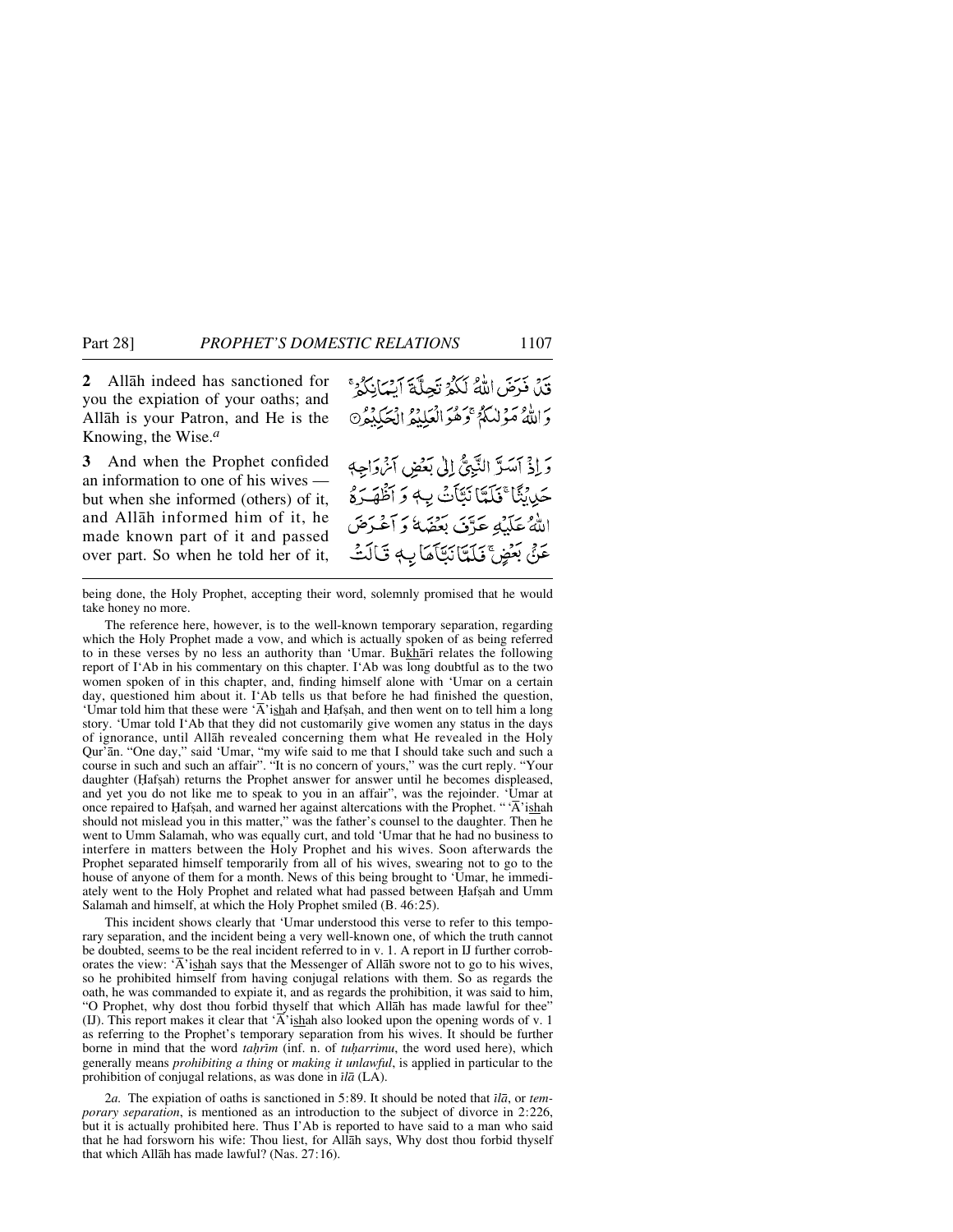she said: Who informed thee of this? He said: The Knowing, the One Aware, informed me.*<sup>a</sup>*

**4** If you both turn to Allåh, then indeed your hearts are inclined (to this); and if you back up one another against him, then surely Allåh is his Patron, and Gabriel and the righteous believers, and the angels after that are the aiders.

**5** Maybe, his Lord, if he divorce you, will give him in your place wives better than you, submissive, faithful, obedient, penitent, adorers, fasters, widows, and virgins.*<sup>a</sup>*

**6** O you who believe, save yourselves and your families from a Fire whose fuel is men and stones; over it are angels, stern and strong. They do not disobey Allåh in that which He commands them, but do as they are commanded.

**7** O you who disbelieve, make no excuses this day. You are rewarded only as you did.

مَنْ آثْبَأَكَ هٰذَا ۖ قَالَ نَبَّأَنِيَ الْعَلِيْعُ الْخَبِيْرُ® انْ تَتْبُوْيَ إِلَى اللَّهِ فَقَدْ صَغَتْ قُلُوْبُكُمٌّ دَ إِنْ تَظْهَدَا عَلَيْكَ فَإِنَّ اللَّهَ هُوَمَوْلُهُ وَجِبْرِيْلُ وَصَالِحُ الْمُؤْمِنِيِّينَ وَ الْعَلَيْكَةُ بَعْدَ ذَٰلِكَ ظَهِيْرٌ ٥ عَلَىٰ رَبُّنَا ۚ إِنۡ طَلَقَكُنَّ أَنْ تَدُرِكَهَمْ آنرواجًا خَبْرًا قِنْكُنَّ مُسْلِيتٍ مُّؤْمِنْتٍ تنيثت تنيبنت غينات سيخت ثَيِّبْتٍ وَآرُڪَأَتَرا۞ نَآيَّهُمَا الَّذِينَ أَمِنَهُمْ قُوْٓا أَذْهَبَ كُرْمٌ ۚ دَ أَهْلِيُكُمْ نَائِرًا وَّقُوْدُهَا النَّاسُ وَ الْجِجَاسَةُ عَلَيْهَا مَلَيْكَمَةٌ غِيلَاظٌ شِيَادٌ لَّا يَعْصُوْنَ اللَّهَ مَآ أَمَرَهُ وَ بر بيد دي.<br>د يفعَلُونَ مَا يُؤْمَرُونَ ۞ نَأَيُّهَا الَّذِبْنَ كَفَرُدًا لَا تَعْتَبِذِمُوا الْبَوْمَ ۖ إِنَّيْمَا نُجْزَوْنَ مَا كُنْتُفْرِ تَعْبَدَلُوْنَ ۞

5*a.* This shows that all those qualifications which are mentioned here were met with in the Prophet's wives. He had been given a choice to divorce any of his wives whom he did not desire but, when the wives decided not to leave him notwithstanding the extreme austerity of his home life, he did not divorce any of them; see 33:51*a*.

<sup>3</sup>*a.* There is no trustworthy report showing to what particular incident reference is here made. But as these verses speak of temporary separation which the Prophet resorted to on account of his wives demanding more of worldly comforts (33:28), it is likely that this incident was also in connection with temporary separation. From what is related in connection with this incident, it appears that originally ' $\overline{A}$ 'ishah and Hafsah led this demand and later on the other wives joined. And when the Prophet on receiving Divine revelation gave an option to his wives either to remain in his house without more worldly comforts or to part company with him and have the desired comforts, he told  $\overline{A}$ 'ishah not to take a decision without consulting her parents (B. 46:25). Maybe it was this matter which  $\overline{A}$ 'ishah disclosed to the others, and hence their united decision to remain in the Prophet's house with all the worldly privations.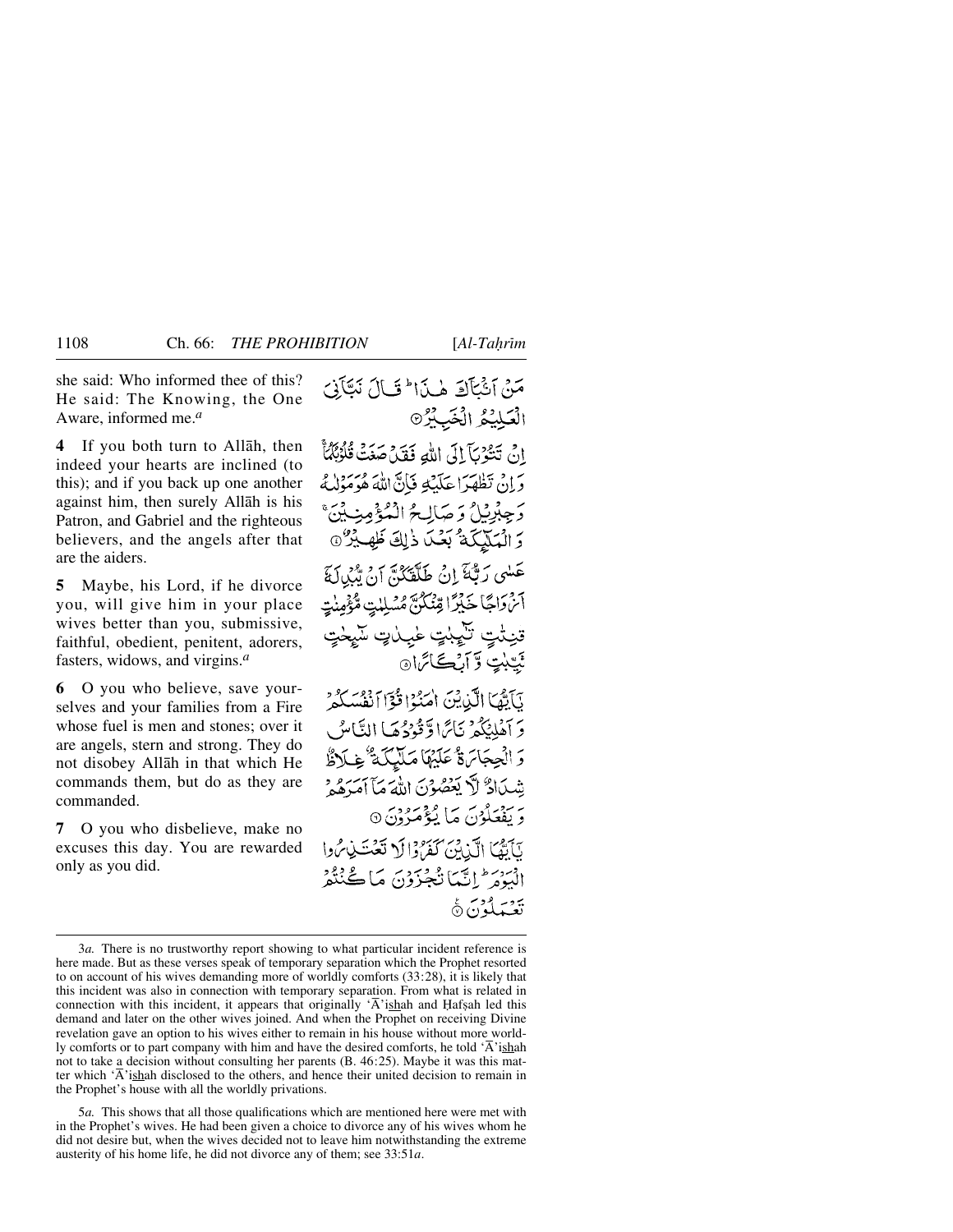#### SECTION 2: **Progress of the Faithful**

**8** O you who believe, turn to Allåh with sincere repentance. It may be your Lord will remove from you your evil and cause you to enter Gardens wherein flow rivers, on the day on which Allåh will not abase the Prophet and those who believe with him. Their light will gleam before them and on their right hands — they will say: Our Lord, make perfect for us our light, and grant us protection; surely Thou art Possessor of power over all things.*<sup>a</sup>*

**9** O Prophet, strive against the dis-believers and the hypocrites, and remain firm against them, and their abode is hell; and evil is the resort.*<sup>a</sup>*

**10** Allåh sets forth an example for those who disbelieve — the wife of Noah and the wife of Lot. They were both under two of Our righteous servants, but they acted treacherously

يَأَيُّهَا الَّذِينَ اٰمَنُوْا تُؤْبُوْالِلِّ اللَّهِ تَوْبَةً تَصُوْحًا عَسْى رَبَّكُمْ آنْ ؾ۠*ڂڴۊؚۨڒۼڹٛػۮ۫ۺ*ؾ۪ٳ۫ؾػۿۯؽڵ؋ڂػڴۄ جَنّْتٍ تَجْرِىٛ مِنْ تَخْتِهَا الْأَنْهٰدُ ٚ بَدْمَرِ لَا يُخْزِي اللَّهُ النَّبِيَّ وَ الَّذِينَ ن وا سَمَةٌ مِنْ مُهْرِ يَسْعَى بَ آن بِهِمْ وَ بِأَيْنَانِهِمْ يَقْرُنُوْنَ رَتَّنَا أَنْبِعِهْلَنَا نُؤْتَمَانَا وَاغْفِرْلَنَا؟ اٽَكَ عَلَىٰ كُلِّ شَيْءٍ تَسِيشُرُ @ يَأَيُّهَا النَّبِيُّ جَامِيلِ الْكُفَّاسَ وَ الْمُنْفِقِينَ دَاغْلُظْ عَلَيْهُمْ دِمَاْوُنِهُمْ جَهَنَّهُ وَبِئْسَ الْمَصِيْرُ 9 ضَرَبَ اللَّهُ مَثَلًا لِلَّيْنِ يُنَ كَفَرُوا امْرَآتَ نُرُجٍ وَّ امْرَآتَ لُؤُطِ مُحَانَتَا تَحْتَ عَبْدَيْنِ مِنْ عِبَادِنَاصَالِحَيْن

9*a.* The verb translated *strive* is *jåhid*, from which is derived the word *jihåd*, and the context shows that by *striving* is not meant the carrying on of a war, for war was never proclaimed against the hyprocrites, who, in fact, were for all practical purposes treated as Muslims. Therefore, when the Prophet is commanded to carry on a *jihåd* against the disbelievers and the *hypocrites*, it is clear that *jihåd* is something else than mere fighting.

<sup>8</sup>*a.* Paradise is, therefore, not only a place to enjoy the blessings and reap the reward of one's previous good deeds, but it is also the starting-point of a never-ceasing spiritual advancement. The prayer for the perfection of the light is really an unceasing desire for perfection, showing that spiritual progress in that life will be endless. Every stage of excellence to which man will attain will seem to be imperfect when compared with the next stage of progress to which man will aspire. Thus the Holy Qur'ån teaches the principle that the development of man's faculties, as it takes place in this life, however unlimited, is not sealed by finality. The Hereafter is really the starting-point towards an immeasurably wider vista of the realms to be traversed, opening out after death, when the soul is liberated from the limitations of its casement of clay. Hence it is also that those who have wasted their opportunity in this life shall, under the inevitable law which makes every man taste of what he has done, be subjected to a course of treatment for the spiritual diseases which they have brought about with their own hands, and when the effect of the poison which vitiated their system has been nullified and they are fit to start on the onward journey to the great goal, they will no more be in hell.